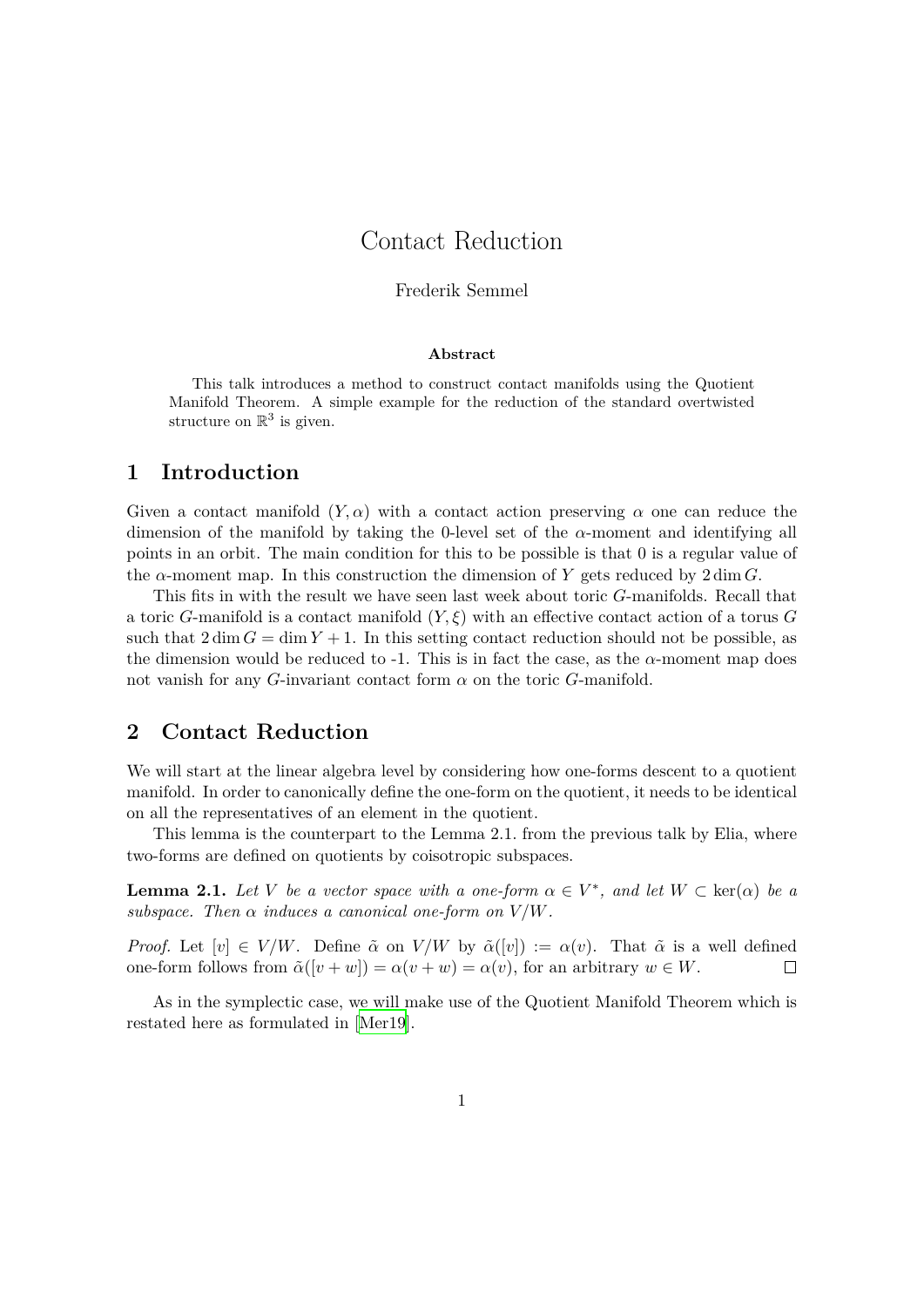**Theorem 2.2** (Quotient Manifold Theorem). Let  $\sigma$  be a smooth action of a Lie group G *on M which is both proper and free. Then the quotient space M/G admits the structure of a topological manifold of dimension* dim *M −*dim *G. Moreover there exists a unique smooth structure on*  $M/G$  *such that the quotient map*  $\rho : M \to M/G$  *is a smooth submersion.* 

Recall the definition of the *α*-moment map for actions which preserve the contact form. This is not a restriction to the applicability of  $\alpha$ -moment maps, as a contact form can always be rescaled such that it is preserved by the action.

**Definition 2.3.** *Let*  $(Y, \alpha)$  *be a contact manifold equipped with an action*  $\sigma : G \times Y \to Y$ which preserves  $\alpha$ , i.e.  $\sigma_g^* \alpha = \alpha$ . The  $\alpha$ -moment map  $\mu_\alpha : Y \to \mathfrak{g}^*$  is defined at  $p \in Y$  by

$$
\mu_{\alpha}(p)(X) := \alpha_p(X_p^{\sharp})
$$

Also, recall that *α*-moment maps are *G*-equivariant.

**Lemma 2.4.** *The α-moment map is G-equivariant, i.e.*

$$
\mu_{\alpha}(g \cdot p) = \operatorname{Ad}^*_{g} \mu_{\alpha}(p)
$$

The theorem and proof are slightly adapted from [Gei97] to match our notation.

**Theorem 2.5** (Contact Reduction). Let  $(Y, \alpha)$  be a contact manifold equipped with a contact *action of a compact Lie group*  $G$  *which preserves*  $\alpha$ *.* 

*If* 0 *is a regular value of the*  $\alpha$ *-moment map*  $\mu_{\alpha}: Y \to \mathfrak{g}^*$ , then the action of G on  $\mu_{\alpha}^{-1}(0)$  *is locally free. If this action is free, the quotient manifold*  $\mu_{\alpha}^{-1}(0)/G$  *has an induced contact form*  $\alpha^0$ *.* 

*Proof.* If 0 is a regular value of  $\mu_{\alpha}$ , then  $\mu_{\alpha}^{-1}(0)$  is a submanifold of dimension dim *Y* − dim *G*. We claim that *G* acts locally freely on  $\mu_{\alpha}^{-1}(0)$ . Indeed if  $p \in \mu_{\alpha}^{-1}(0)$  then

$$
\mu_{\alpha}(g \cdot p) = \mathrm{Ad}^*_{g} \,\mu_{\alpha}(p) = 0,
$$

and hence  $G \cdot p \subseteq \mu_{\alpha}^{-1}(0)$  and  $G$  acts on  $\mu_{\alpha}^{-1}(0)$ . This also implies that

$$
X_p^{\sharp} \in T_p \mu_{\alpha}^{-1}(0) \cap \xi_p
$$

for any  $X \in \mathfrak{g}$  and  $\xi = \ker \alpha$ .

In order to prove that *G* acts locally freely on the level set we need to show that  $X_p^{\sharp} \neq 0$ for any  $p \in \mu_{\alpha}^{-1}(0)$ . This follows from  $(Y, \alpha)$  being contact and 0 being a regular value as follows. Denote by  $\mu_{\alpha}^X : Y \to \mathbb{R}$  a component of the *α*-moment map, i.e.  $\mu_{\alpha}^X(p)(X) :=$  $\alpha_p(X_p^{\sharp})$ , for  $X \in \mathfrak{g}$ . We can calculate

$$
d\mu_{\alpha}^X = d(\alpha(X^{\sharp})) = \mathcal{L}_{X^{\sharp}}\alpha - i_{X^{\sharp}}d\alpha = -i_{X^{\sharp}}d\alpha.
$$

As  $d\alpha$  is non degenerate on  $\xi$  we have  $d\mu_{\alpha}^X(p) = 0 \Leftrightarrow X_p^{\sharp} = 0$ . Therefore, *p* being a regular point of  $\mu_{\alpha}$  implies that *G* acts locally freely on  $\mu_{\alpha}^{-1}(0)$ . Let us assume, as stated in the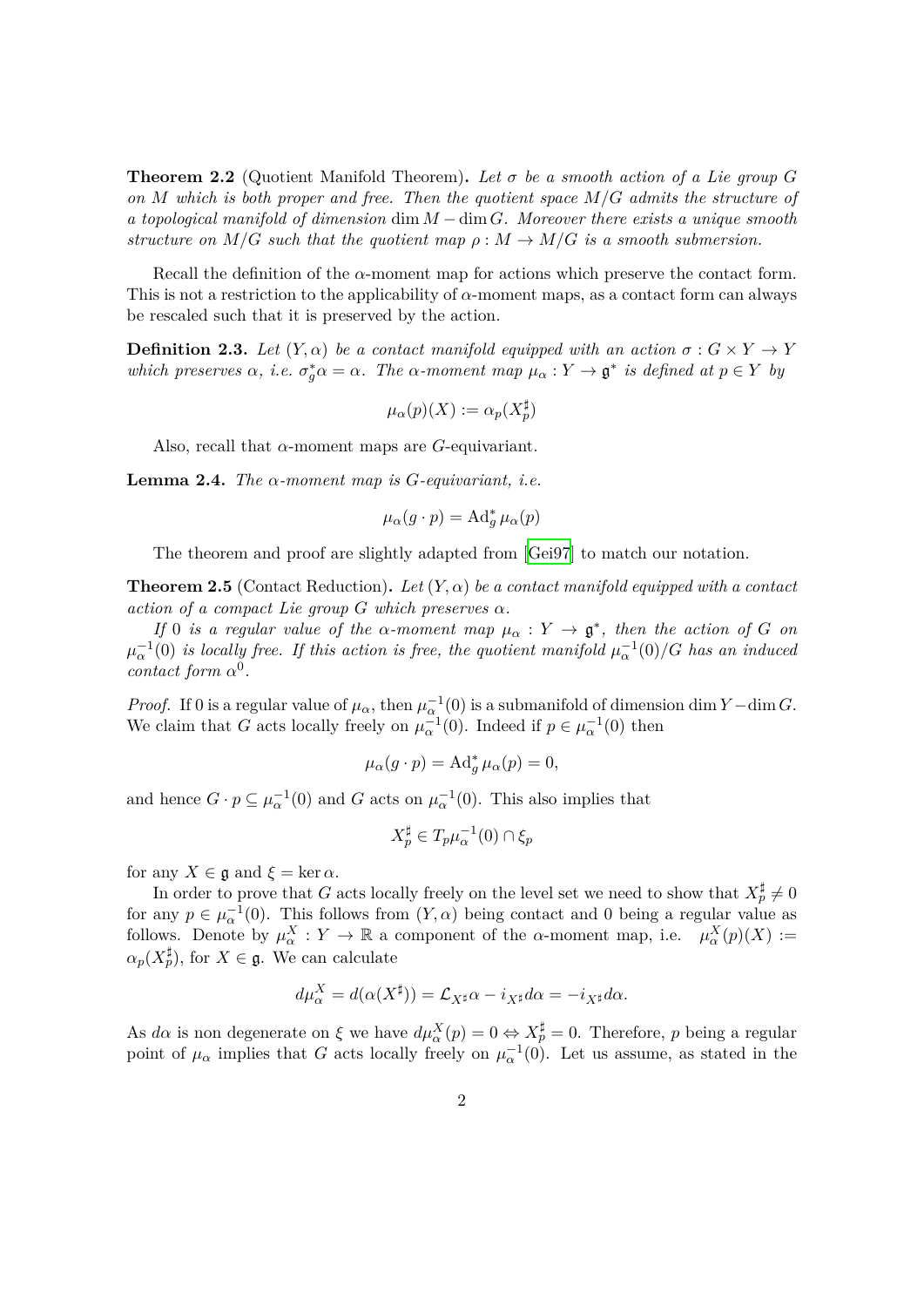theorem, that this action is free. This allows us to use the Quotient Manifold Theorem 2.2 to obtain the smooth manifold  $\mu_{\alpha}^{-1}(0)/G$ .

Now we claim  $\alpha$  reduces to a canonical contact form on  $\mu_{\alpha}^{-1}(0)/G$ . For each point  $p \in \mu_{\alpha}^{-1}(0)$  we obtain a canonical one-form  $\alpha_{[p]}^0$  on

$$
T_p \mu_\alpha^{-1}(0)/T_p \mathcal{O}_p \cong T_{[p]}(\mu_\alpha^{-1}(0)/G)
$$

as  $\alpha_p(X_p^{\sharp}) = 0$ . This is well-defined because  $\alpha$  is *G*-invariant. To prove that  $d\alpha^0|_{\text{ker }\alpha^0}$  is non-degenerate is equivalent to showing that the kernel of  $d\alpha_p$  on ker  $\alpha_p \cap T_p \mu_\alpha^{-1}(0)$  is  $T_p \mathcal{O}_p$ . We know that  $T_p \mathcal{O}_p$ , which has dimension dim *G*, is in this kernel by

$$
i_{X^{\sharp}}d\alpha = -d\mu_{\alpha}^{X}
$$
 and  $d\mu_{\alpha}^{X}(p)|_{T_{p}\mu_{\alpha}^{-1}(0)} = 0.$ 

On the other hand the kernel of  $d\alpha_p$  restricted to ker  $\alpha_p \cap T_p \mu_\alpha^{-1}(0)$  has dimension less than or equal to dim *G* because  $T_p\mu_\alpha^{-1}(0)$  has codimension dim *G*. Therefore the kernel is exactly  $T_p \mathcal{O}_p$ .

Note that contact reduction can only be made on the 0-level set  $\mu_{\alpha}^{-1}(0)$ , unlike symplectic reduction, which is possible for regular value. The reason is that for a different level set it is not possible to push forward the one-form  $\alpha$  onto the quotient manifold.

### **3 Examples and application**

First, a concrete example in  $\mathbb{R}^3$ , which is almost trivial, as any 1-dimensional contact manifold can only have a trivial contact structure.

**Example 3.1.** *Consider the standard overtwisted contact structure on* R <sup>3</sup> *with cylindrical coordinates* (*r, θ, z*) *and contact form*

$$
\alpha = \alpha_{vri} = \cos(r)dz + r\sin(r)d\theta.
$$

*Let*  $G = \mathbb{S}^1$  *act on*  $\mathbb{R}^3$  *via rotation around the z-axis, hence*  $X^{\sharp} = \frac{\partial}{\partial \theta}$  *for*  $X = \frac{\partial}{\partial \phi} \in \mathfrak{g}$ *. For*  $p = (r, \theta, z)$  *the*  $\alpha$ *-moment map is* 

$$
\mu_{\alpha}(p) \left( \frac{\partial}{\partial \phi} \right) = \alpha_p \left( \frac{\partial}{\partial \theta} \Big|_p \right) = r \sin(r)
$$

*Notice, that* 0 *is not a regular value because for*  $p_z$  *in the z-axis*  $Z = \{p \in \mathbb{R}^3 \mid r(p) = 0\}$ , *we have*  $\mu_{\alpha}(p_z) = 0$  *and*  $d\mu_{\alpha}(p_z) = 0$ *. Sidestepping the problem by cuttin out the z-axis, the contact manifold*  $\mathbb{R}^3 \setminus Z$  *fulfills the requirements of the reduction theorem. Concretely, the reduced contact manifold*  $(\mu_{\alpha}^{-1}(0)/\mathbb{S}^1, \alpha^0)$  *can be constructed as follows.* 

*The 0-level set of*  $\mu_{\alpha}$  *are the cylinders* 

$$
\mu_{\alpha}^{-1}(0) = \left\{ (r, \theta, z) \in \mathbb{R}^3 \mid r = 2\pi k \text{ for } k \in \mathbb{N} \right\}
$$

 $\Box$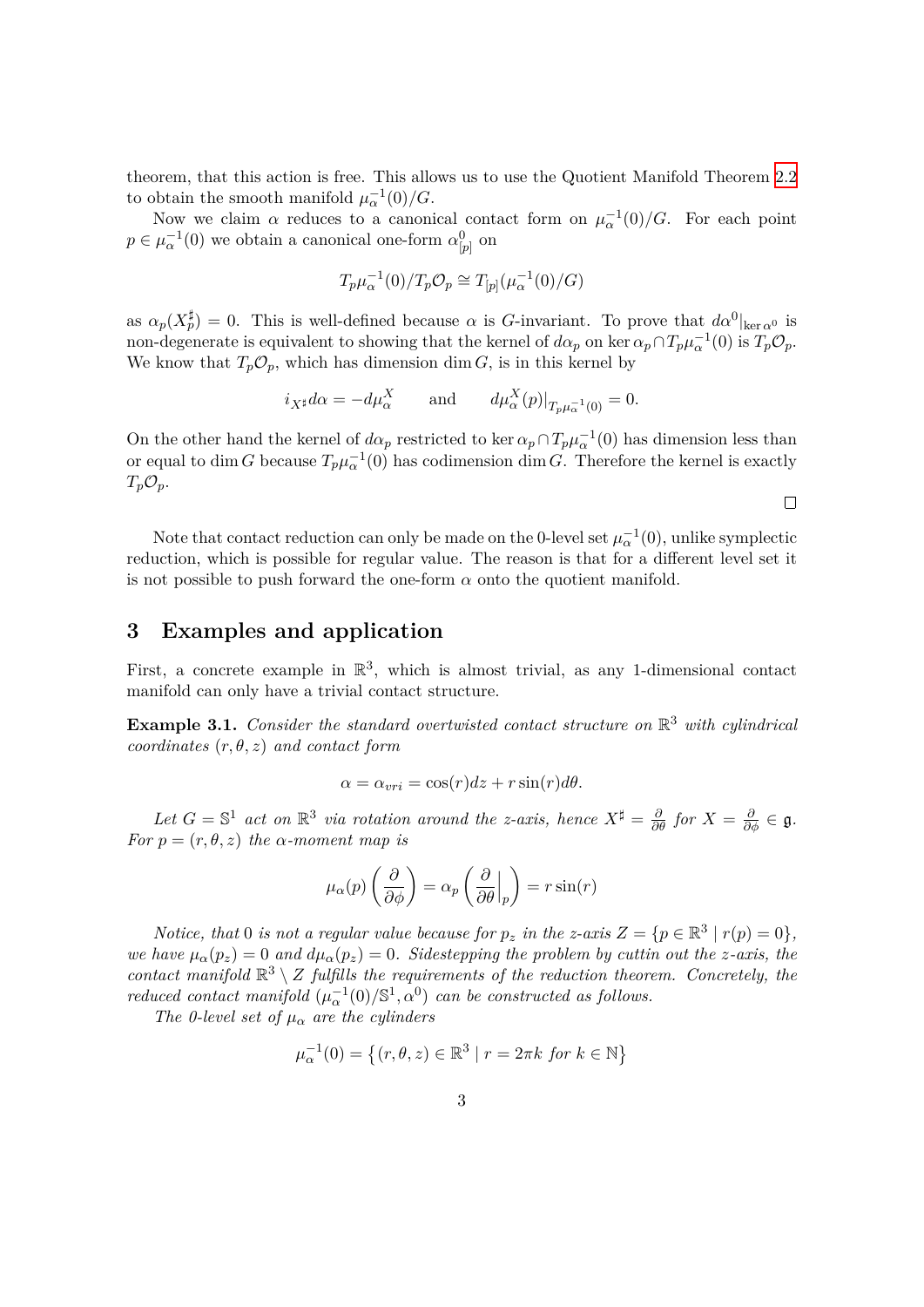*The orbit of*  $p = (r, \theta, z)$  *is* 

$$
\mathcal{O}_p = \{(r, \theta', z) \mid \theta' \in [0, 2\pi)\}
$$

*Therefore*

$$
\mu_{\alpha}^{-1}(0)/\mathbb{S}^1 = \{(2\pi k, z) \mid k \in \mathbb{N} \text{ and } z \in \mathbb{R}\}
$$

*This is a contact manifold with* ker  $\alpha^0 = \{0\}$ *, which is not particularly interesting, but at least the overtswisted structure is not completely lost.*

Another source of examples is the following proposition from [Gei97], which follows from the theorem. It can also be formulated for hamiltonian  $\mathbb{T}^n$  actions, instead of  $\mathbb{S}^1$  actions.

**Proposition 3.2.** Let  $(Y, \alpha)$  be a contact manifold such that  $\mathbb{S}^1$  acts on it by the flow along *the reeb vector field*  $\xi$  *of*  $\alpha$ *. Let*  $(M, d\beta, \mathbb{S}^1, \mu_1 := -\beta(X_1^{\sharp})$  $\binom{\sharp}{1}$ ) *be a h[amilto](#page-4-0)nian*  $\mathbb{S}^1$ -*space where the action preserves*  $\beta$ . Then  $\xi + KX_1^{\sharp}$  generates a free  $\mathbb{S}^1$ -action on  $Y \times \mu_1^{-1}(1/K)$  for any  $K \in \mathbb{Z} \setminus \{0\}$ *, and the contact form*  $\alpha + \beta$  *on*  $Y \times M$  *descends to a contact form on* 

$$
\left(Y \times \mu_1^{-1}\left(\frac{1}{K}\right)\right) / \mathbb{S}^1.
$$

To see why the theorem applies, consider the following calculation. Let  $(p, q) \in Y \times Y$  $\mu_1^{-1}(1/K)$ , then:

$$
(\alpha + \beta)_{(p,q)} (\xi(p) + K X_1^{\sharp}(q)) = \alpha_p(\xi(p)) + K \beta_q(X_1^{\sharp}(q))
$$
  
= 1 - K $\frac{1}{K}$   
= 0

The converse also holds, hence the manifold from the proposition is exactly the 0-level set of the  $(\alpha + \beta)$ -moment map.

The Hirzenbruch surface  $W_k$  is an example for a hamiltonian  $\mathbb{T}^2$ -space for which the proposition applies.

**Example 3.3.** *Consider the hypersurface*

$$
V \subset (\mathbb{C}^2 \setminus \{0\}) \times (\mathbb{C}^3 \setminus \{0\})
$$

*using coordinates*  $(a, b, x, y, z)$  *on*  $\mathbb{C}^2 \times \mathbb{C}^3$  *defined by*  $a^k y - b^k x = 0$  *for some*  $k \in \mathbb{Z}$ *. Let*  $\mathbb{T}^2$ *act on V by*

$$
(s,t)\cdot (a,b,x,y,z)=(sa,sb,tx,ty,tz).
$$

*We choose the moment map*  $\mu: V \to \mathbb{R}^2$  by

$$
\mu(a, b, x, y, z) = (|a|^2 + |b|^2, |x|^2 + |y|^2 + |z|^2).
$$